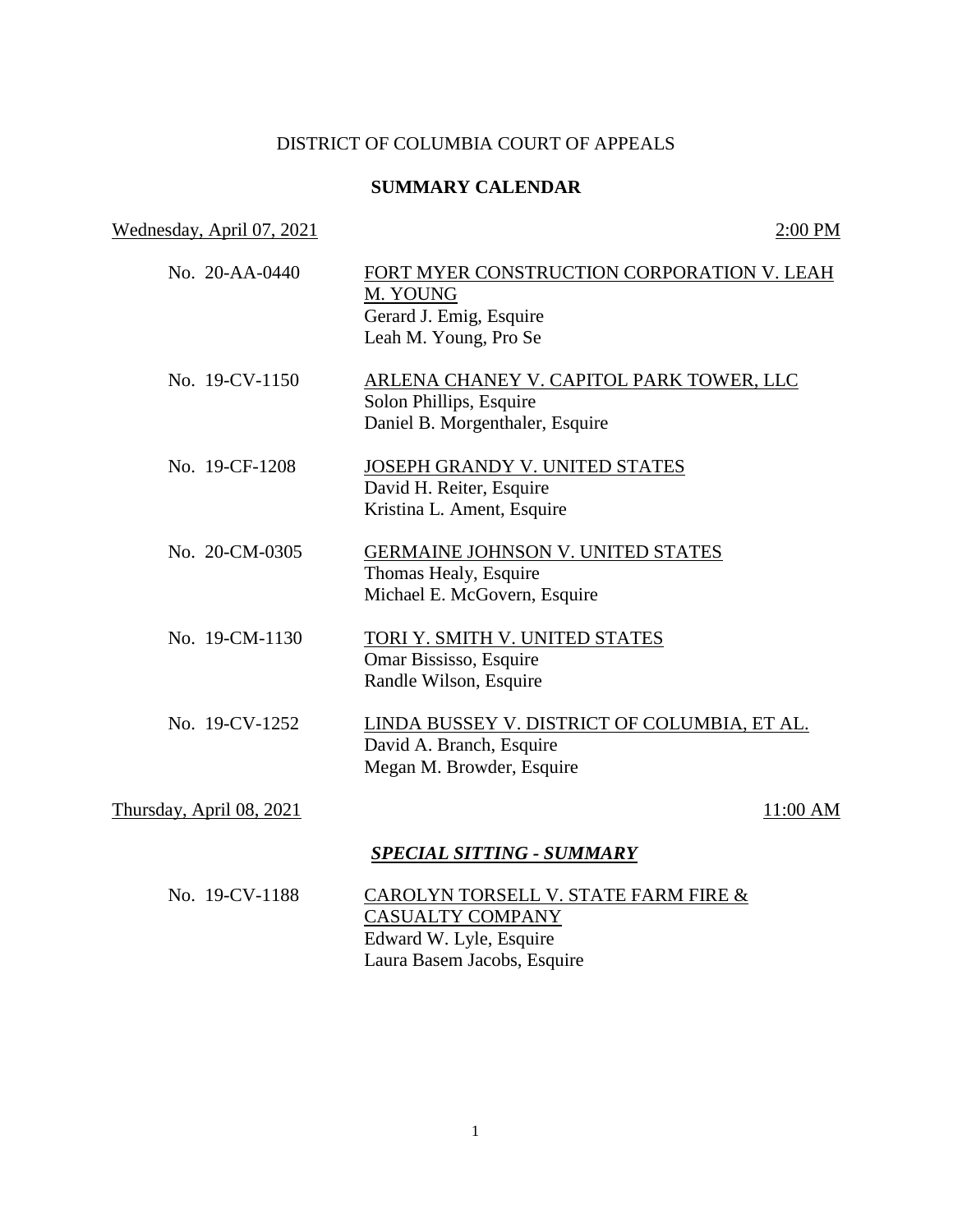| No. 20-CT-0036 | EFE EDUKUYE V. DISTRICT OF COLUMBIA<br>Sweta Patel, Esquire<br>John D. Martorana, Esquire                                                      |
|----------------|------------------------------------------------------------------------------------------------------------------------------------------------|
| No. 20-AA-0272 | SCF MANAGEMENT AND JEFFERSON 11TH STREET,<br>LLC V. D.C. RENTAL HOUSING COMMISSION<br>Kathryn Erklauer, Esquire<br>Clayton D. LaForge, Esquire |
| No. 19-CV-0191 | BANK OF NEW YORK MELLON V. MOSAB OSMAN, ET<br>AL<br>Matthew D. Cohen, Esquire<br>Robert C. Gill, II, Esquire                                   |
| No. 20-FM-0345 | EMMANUEL MATHIAS V. MARIANNE LASSUS<br><b>MATHIAS</b>                                                                                          |
| No. 20-FM-0456 | EMMANUEL MATHIAS V. MARIANNE LASSUS<br><b>Emmanuel Mathias, Pro Se</b><br>Abraham E. Sisson, Esquire                                           |
| No. 19-CV-0699 | PARAGON SYSTEMS, INC. V. TOMIKA WILLIAMS<br>Maurice Baskin, Esquire                                                                            |
| No. 19-CV-1159 | WIDMON BUTLER V. METROPOLITAN POLICE<br>DEPARTMENT, ET AL.<br>David A. Branch, Esquire<br>James C. McKay, Jr., Esquire                         |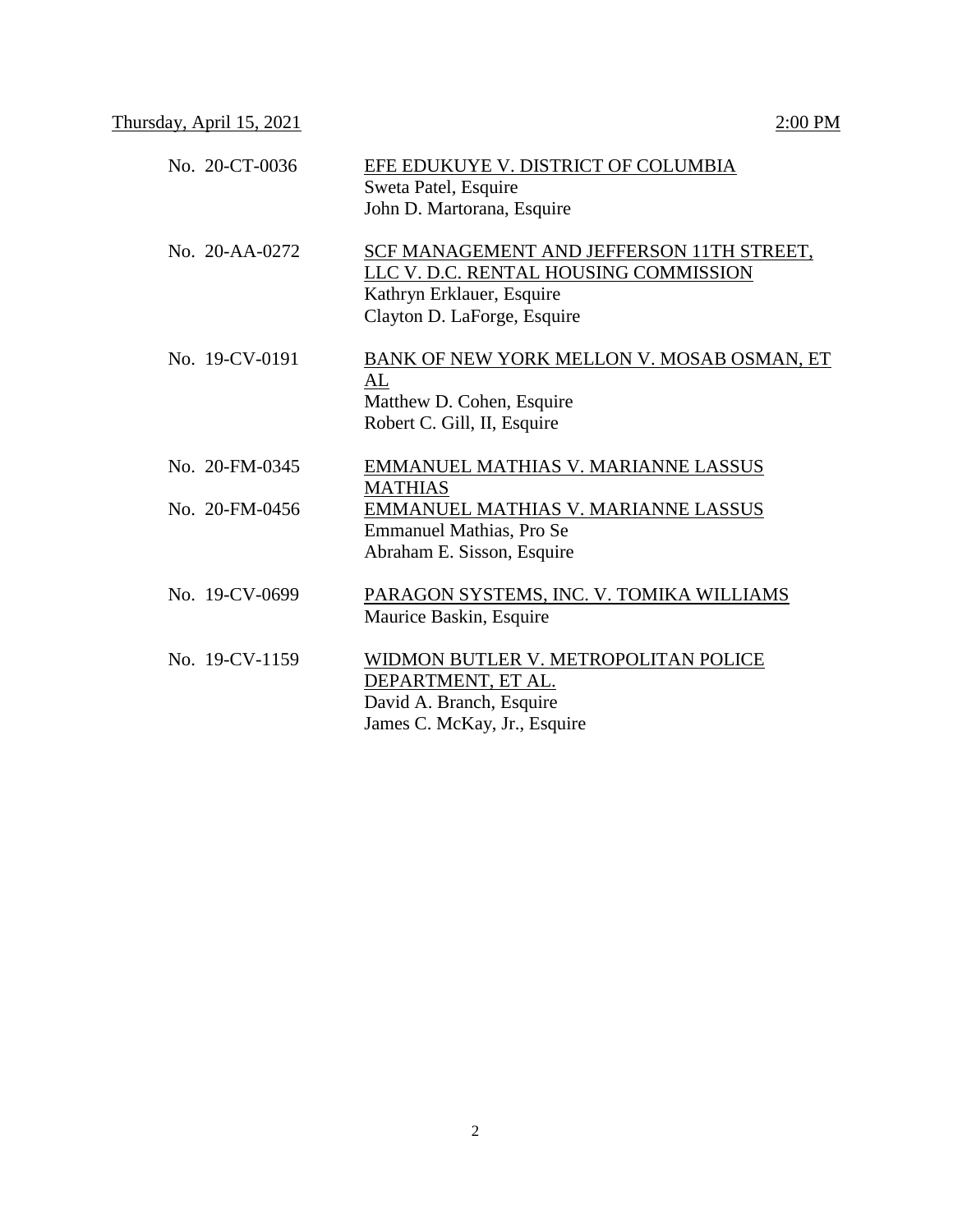| No. 20-AA-0175   | MIRACLE COWSER V. D. C. HOUSING AUTHORITY                                                                                                   |
|------------------|---------------------------------------------------------------------------------------------------------------------------------------------|
|                  | Miracle Cowser, Pro Se                                                                                                                      |
|                  | Alex Jamal Mashayekhi, Esquire                                                                                                              |
| No. 20-AA-0480   | FORT MYER CONSTRUCTION CORPORATION V.<br><b>CARROLL D. BRISCOE</b><br>Joseph E. Schuler, Esquire<br>Jonathan H. Levy, Esquire               |
| No. 20-CV-0065   | <b>SARANA GARCIA-REFOUR V. HORNING</b><br>MANAGEMENT COMPANY, LLC CLAYPOOLE COURTS<br>Michael E. Tucci, Esquire<br>Timothy P. Cole, Esquire |
| No. 19-CV-1085   | MARCELO PERDOMO V. WASHINGTON<br>METROPOLITAN AREA TRANSIT AUTHORITY<br>Justin Dross, Esquire<br>Brendan H. Chandonnet, Esquire             |
| $No. 20-AA-0092$ | JUANA MIRANDA V. D.C. DEPARTMENT OF<br><b>EMPLOYMENT SERVICES</b><br>Benjamin E. Douglas, Esquire<br>Todd S. Sapiro, Esquire                |
| No. 19-PR-1065   | IN RE: RHUMEL GOODWIN; BRUCE E. GARDNER,<br>APPELLANT.<br>Bruce E. Gardner, Pro Se                                                          |